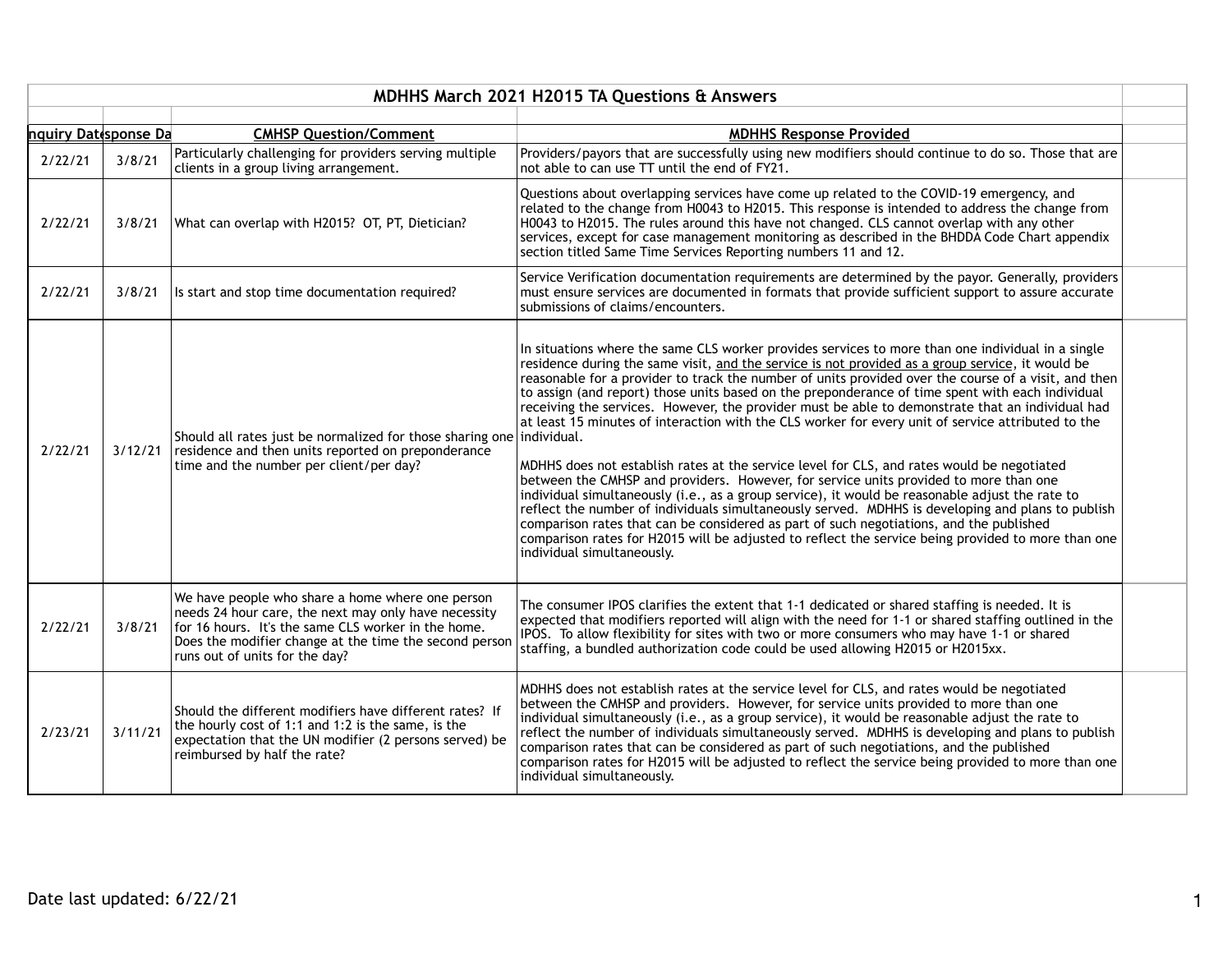| 2/23/21                                                                                                                                                                                                                                                                                                                                                                                                                                                                                                                                                                                                                                                                                                                                                                                                                                                                                                        | 3/11/21 | Discussion on how to handle transfer between providers<br>and the issue of concurrent services? If one provider<br>says they dropped a client off at 9:03 and the other<br>begins service at 9:00 (both legitimate if they are<br>helping with a transfer between 9:00 and 9:03) one<br>provider loses a unit of reimbursement.                                                                                               | According to the BHDDA Code Chart, outside temporary COVID rules, a minimum of 15 minutes is<br>required to bill one unit of face-to-face time.                                                                                                                                                                                                                                                                                                                                                                                              |  |
|----------------------------------------------------------------------------------------------------------------------------------------------------------------------------------------------------------------------------------------------------------------------------------------------------------------------------------------------------------------------------------------------------------------------------------------------------------------------------------------------------------------------------------------------------------------------------------------------------------------------------------------------------------------------------------------------------------------------------------------------------------------------------------------------------------------------------------------------------------------------------------------------------------------|---------|-------------------------------------------------------------------------------------------------------------------------------------------------------------------------------------------------------------------------------------------------------------------------------------------------------------------------------------------------------------------------------------------------------------------------------|----------------------------------------------------------------------------------------------------------------------------------------------------------------------------------------------------------------------------------------------------------------------------------------------------------------------------------------------------------------------------------------------------------------------------------------------------------------------------------------------------------------------------------------------|--|
| 2/24/21                                                                                                                                                                                                                                                                                                                                                                                                                                                                                                                                                                                                                                                                                                                                                                                                                                                                                                        | 3/10/21 | It would be a great help, if there could be a more clear<br>definition of the Preponderance Rule and how that can<br>be applied in practice.                                                                                                                                                                                                                                                                                  | U modifiers do not need to indicate the number of consumers served at each 15-minute increment<br>but instead can be reported based on the number of consumers who are generally expected to be<br>in the home. See 2.10.2021 H2015 memo from Jeff Wieferich.                                                                                                                                                                                                                                                                                |  |
| 2/24/21                                                                                                                                                                                                                                                                                                                                                                                                                                                                                                                                                                                                                                                                                                                                                                                                                                                                                                        | 2/24/21 | Regarding overnight Health and Safety for non-HSW<br>beneficiaries in an Unlicensed Setting (H2015:UJ), Case<br>Managers have no idea of the number of units to<br>authorize for the year for overnight. Some people may<br>go to bed at 8pm and others may not go to bed until<br>midnight.                                                                                                                                  | Regardless of how much sleeping the person actually does between the hours of 8pm and 8am,<br>when there is a plan for overnight health and safety can it be determined to begin at 8pm and end<br>at 8am. This would allow the case manager to authorize 48 units per day.                                                                                                                                                                                                                                                                  |  |
| 2/26/21                                                                                                                                                                                                                                                                                                                                                                                                                                                                                                                                                                                                                                                                                                                                                                                                                                                                                                        | 3/10/21 | Implementing the H0043 to H2015 transition would be<br>more doable for the provider if providers could go back<br>to using the TT modifier for more than one consumer.<br>Can providers continue to use TT modifier for FY21?                                                                                                                                                                                                 | It should be noted that MDHHS will be publishing comparison rates for H2015 that will be adjusted<br>for instances where more than one individual is served at the same time. These rates, which will<br>be defined by the use of modifiers, will reflect instances where 2, 3, 4, 5 or 6+ individuals share in<br>the same service. MDHHS may also publish an H2015 service based on the TT modifier, which will<br>be reflective of an average number of individuals served when the services is provided as a group<br>or shared service. |  |
| 3/3/21                                                                                                                                                                                                                                                                                                                                                                                                                                                                                                                                                                                                                                                                                                                                                                                                                                                                                                         | 3/8/21  | The issue is that staff are supposed to be awake for<br>T2027. Currently all of the supported living<br>arrangements have sleeping overnight staff. Do you<br>think we can use the H2015 UJ for our HAB Waiver<br>individuals instead of T2027, because the staff is asleep<br>and not awake? The staff is available to assist HAB<br>Waiver individuals with their health and safety during<br>their typical sleeping hours. | There should not be sleeping staff at any time for any service on any waiver, state plan, or 1915<br>(i). No matter the code/modifier (H2015 or T2027) you cannot report it when the staff are asleep.<br>They need to be awake in order to bill for this service.                                                                                                                                                                                                                                                                           |  |
| 3/3/21                                                                                                                                                                                                                                                                                                                                                                                                                                                                                                                                                                                                                                                                                                                                                                                                                                                                                                         | 3/8/21  | Also, there are individuals we serve in this setting that<br>are non-waiver and HAB Waiver residing in the same<br>home. Is it okay to use H2015 UJ for all individuals<br>served in the same residence?                                                                                                                                                                                                                      | T2027 must be used for HAB Waiver consumers.                                                                                                                                                                                                                                                                                                                                                                                                                                                                                                 |  |
| Residents live in an apartment complex where there are many apartments leased through a Provider to our consumer and many apartments that are leased from the apartment<br>complex to the general public. Residents have been assessed for their needs for 1:1 and 1: multiple CLS services. The provider has regular staffing on site which can vary some<br>based on the needs of the individuals who are part of the "mix" of the campus. Multiple groups are offered (on the campus but not in the consumer apartments) on various CLS<br>topics at different times throughout the day. In addition to the DCW staffing the groups, there are other DCW's providing 1:1 F2F support for other individuals in their apartments<br>throughout the complex. Individuals may "decline" their in-home 1:1 CLS some days and although individuals are scheduled for group services, they may or may not show up. |         |                                                                                                                                                                                                                                                                                                                                                                                                                               |                                                                                                                                                                                                                                                                                                                                                                                                                                                                                                                                              |  |
| 3/18/21                                                                                                                                                                                                                                                                                                                                                                                                                                                                                                                                                                                                                                                                                                                                                                                                                                                                                                        | 3/19/21 | a) Under the preponderance rule, could the Provider<br>bill for the "regularly scheduled" hours of CLS services<br>for every individual even if they did not attend their 1:1<br>session and/or group sessions?                                                                                                                                                                                                               | No, services can be billed for F2F services provided.                                                                                                                                                                                                                                                                                                                                                                                                                                                                                        |  |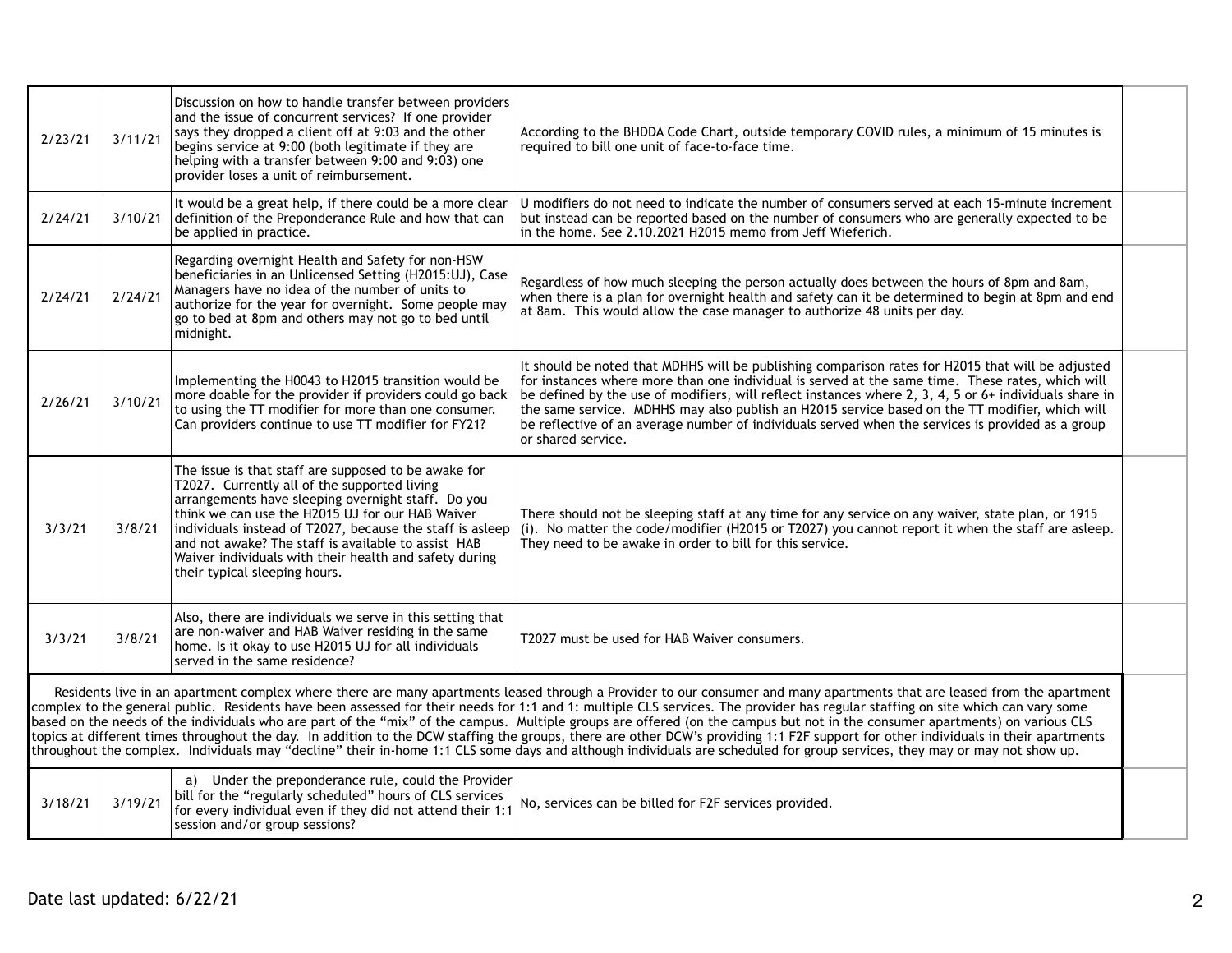| 3/18/21 | 3/19/21 | b) If an individual leaves the apartment for an<br>"outing" that is not a billable service and therefore is<br>not available for their 1:1 15 minute service, but will<br>be back on campus later, under the preponderance rule,<br>can all individuals still be billed their regularly<br>scheduled 1:1?                                                                                                                                                                                                                                                                            | No, services can be billed for F2F services provided.                                                                                                                                                                                                               |  |
|---------|---------|--------------------------------------------------------------------------------------------------------------------------------------------------------------------------------------------------------------------------------------------------------------------------------------------------------------------------------------------------------------------------------------------------------------------------------------------------------------------------------------------------------------------------------------------------------------------------------------|---------------------------------------------------------------------------------------------------------------------------------------------------------------------------------------------------------------------------------------------------------------------|--|
| 3/18/21 | 3/19/21 | c) If an individual leaves the apartment for an<br>"outing" to visit relatives or a short vacation, can all<br>residents be billed their regularly scheduled services,<br>including the resident who is gone?                                                                                                                                                                                                                                                                                                                                                                        | No, services can be billed for F2F services provided.                                                                                                                                                                                                               |  |
| 3/18/21 | 3/19/21 | d) Does "preponderance rule" permit billing for no-<br>show services (when the indirect prep time has already<br>been expended) for all residents who were scheduled to<br>attend the group?                                                                                                                                                                                                                                                                                                                                                                                         | No, services can be billed for F2F services provided.                                                                                                                                                                                                               |  |
| 3/18/21 | 4/14/21 | Residents live in apartment building modeled under the<br>old Supportive Housing model. The Provider has staff<br>available on site at apartment complex however<br>typically little support needed by residents. Since the<br>staff typically assist with med administration, we have<br>estimated one 15 minute per day. Does this unit need<br>to be at least 15 minutes long before it can be billed?                                                                                                                                                                            | Yes, with exceptions as applicable during the COVID-19 State of Emergency.                                                                                                                                                                                          |  |
| 3/18/21 | 5/11/21 | Residents live in apartment building modeled under the<br>old Supportive Housing model. The Provider has staff<br>available on site at apartment complex however<br>typically little support needed by residents. Is there a<br>Medicaid billable "supportive housing" type code that<br>could be used to support these arrangements? We<br>would need to cover minimal staffing and/or possibly<br>staff on-call services.                                                                                                                                                          | Medicaid Provider Manual rules must be adhered to. We are not aware of a code that is currently available.                                                                                                                                                          |  |
| 3/19/21 | 5/7/21  | Any examples of multiple apartments within an<br>apartment complex where staff provider periodic and<br>unpredictable direct CLS to individuals living in those<br>apartments? is there any guidance on the<br>preponderance rule or documentation for staff? For<br>example, I anticipate that 15 minutes of intermittent<br>support will be quite difficult to accurately document,<br>and yet is exactly the need for someone to be<br>successful in their own home. Preponderance rule is<br>confusing and seems to be contrary to the 15 minute<br>reporting and documentation. | If no U modifier is used, the preponderance rule does not apply. In an apartment complex where<br>consumers live alone, the preponderance rule would not apply unless there was a group service<br>offered (for example, smoking cessation group in a common area). |  |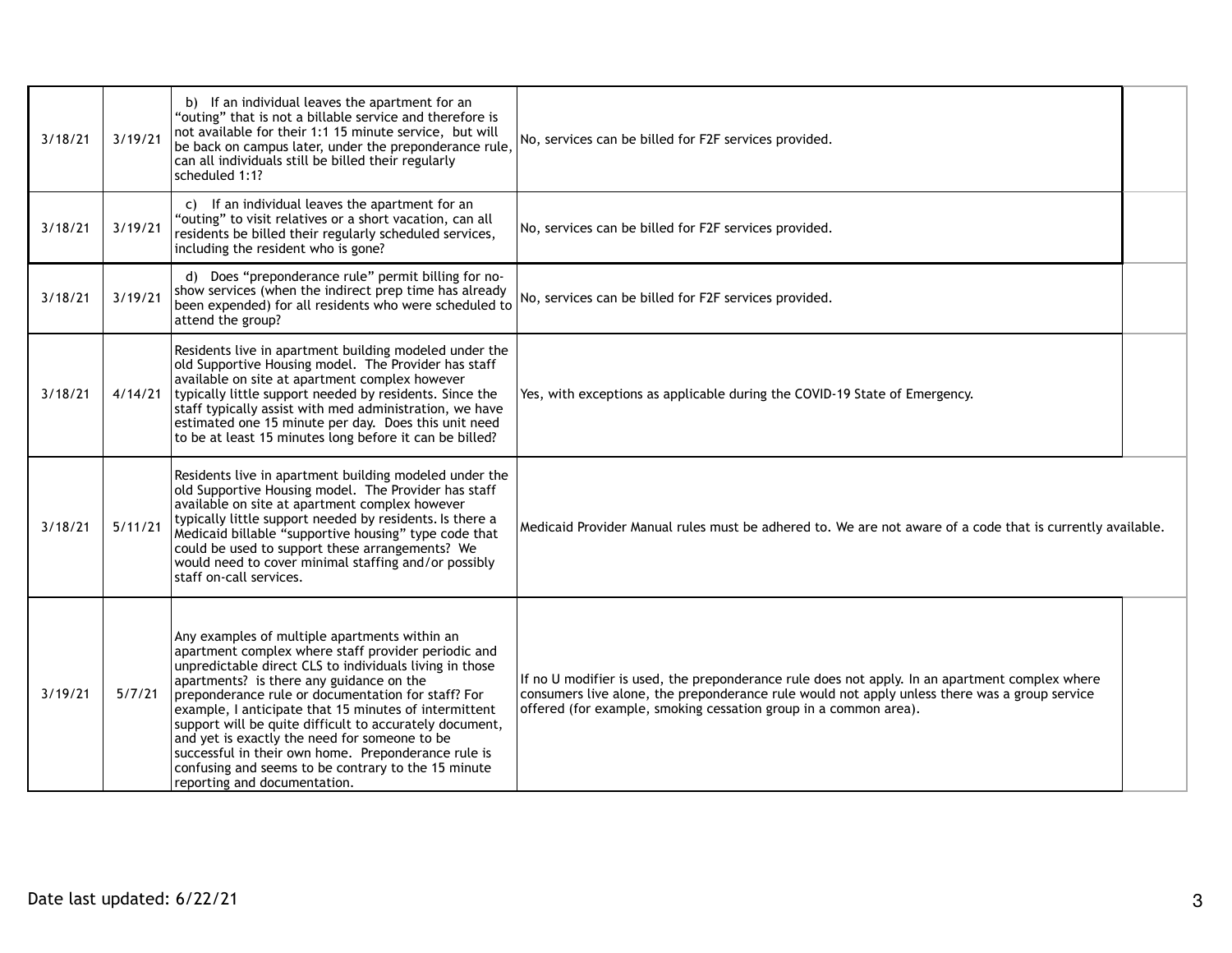|         |        | The MDDHS memo dated 2/10/21 notes, "Reporting of<br>the U modifier should reflect the number of consumers<br>who are regularly expected to be in the home (given<br>work, school, regular weekend visits with family, etc.                                                                                                                                  | The preponderance rule is not required to be used, if the staff are not responsible for the resident.<br>The U modifiers are for shared staffing requirements. For example, in a four resident home where                                                                                                                                                                                                                                                  |  |
|---------|--------|--------------------------------------------------------------------------------------------------------------------------------------------------------------------------------------------------------------------------------------------------------------------------------------------------------------------------------------------------------------|------------------------------------------------------------------------------------------------------------------------------------------------------------------------------------------------------------------------------------------------------------------------------------------------------------------------------------------------------------------------------------------------------------------------------------------------------------|--|
| 3/19/21 | 5/7/21 | daytime schedules) as opposed to the number of<br>consumers in the home every 15-minute increment."<br>The problem is that the PIHPs have done their rate<br>setting based on which modifiers are reported per 15<br>minutes (including which U modifier is utilized). This<br>leads to an inherent conflict when applying the<br>preponderance methodology. | one resident is outside in the yard for 30 minutes, if staff are responsible for the resident, the<br>preponderance rule does apply.                                                                                                                                                                                                                                                                                                                       |  |
| 3/19/21 | 5/7/21 | Preponderance rule, if applied for setting of 3, would<br>not provide the funding needed to cover the staff time<br>when one client leaves and the same staff time is now<br>spread across only two clients - leaving 1/3 of the staff<br>time unpaid. (Sheehan)                                                                                             | In this situation where one client leaves and is no longer receiving services, you would change the<br>modifier reported for the remaining residents who continue to receive services.                                                                                                                                                                                                                                                                     |  |
| 3/19/21 | 5/7/21 | Can you address the conflict between allowing a total of<br>15 min over a longer period of time and the Medicaid<br>requirement of actual start and stop times?                                                                                                                                                                                              | A service must be 15 minutes of face-to-face and passive monitoring for health and safety in order<br>to bill one unit.                                                                                                                                                                                                                                                                                                                                    |  |
| 3/19/21 | 5/7/21 | So cannot be provided during the actual face to face<br>time with the doctor, but could bill 1 unit for 5 min of<br>face to face before the appt and 10 mins after?                                                                                                                                                                                          | Rolling up minutes, or intermittent time being added together to total 15 minutes is not allowed.                                                                                                                                                                                                                                                                                                                                                          |  |
| 3/19/21 | 5/7/21 | Just to be clear, if the CLS worker is helping the<br>consumer on a hour long med review appt, the CLS<br>worker can bill for the entire hour as long as they are<br>having at least 15 minutes of interaction with the<br>consumer during that time?                                                                                                        | Per Medicaid Policy, CLS cannot be billed at any time during another service. The CLS worker is<br>already getting paid their hourly rate. The time spent logging a beneficiary into a telemedicine<br>visit is part of the administrative cost the physician/provider is billing for. The one exception is<br>case management monitoring as described in the BHDDA Code Chart appendix section titled Same<br>Time Services Reporting, numbers 11 and 12. |  |
| 3/19/21 | 5/7/21 | How did you factor in the units you could no longer bill<br>due other services occurring during that time that<br>required provider staff to be present to help the person<br>implement, yet the provider cannot bill for staffing<br>supports during that time due to the specialty services<br><b>occurring</b>                                            | CLS cannot overlap with any other services, except for case management monitoring as described<br>in the BHDDA Code Chart appendix section titled Same Time Services Reporting numbers 11 and 12.                                                                                                                                                                                                                                                          |  |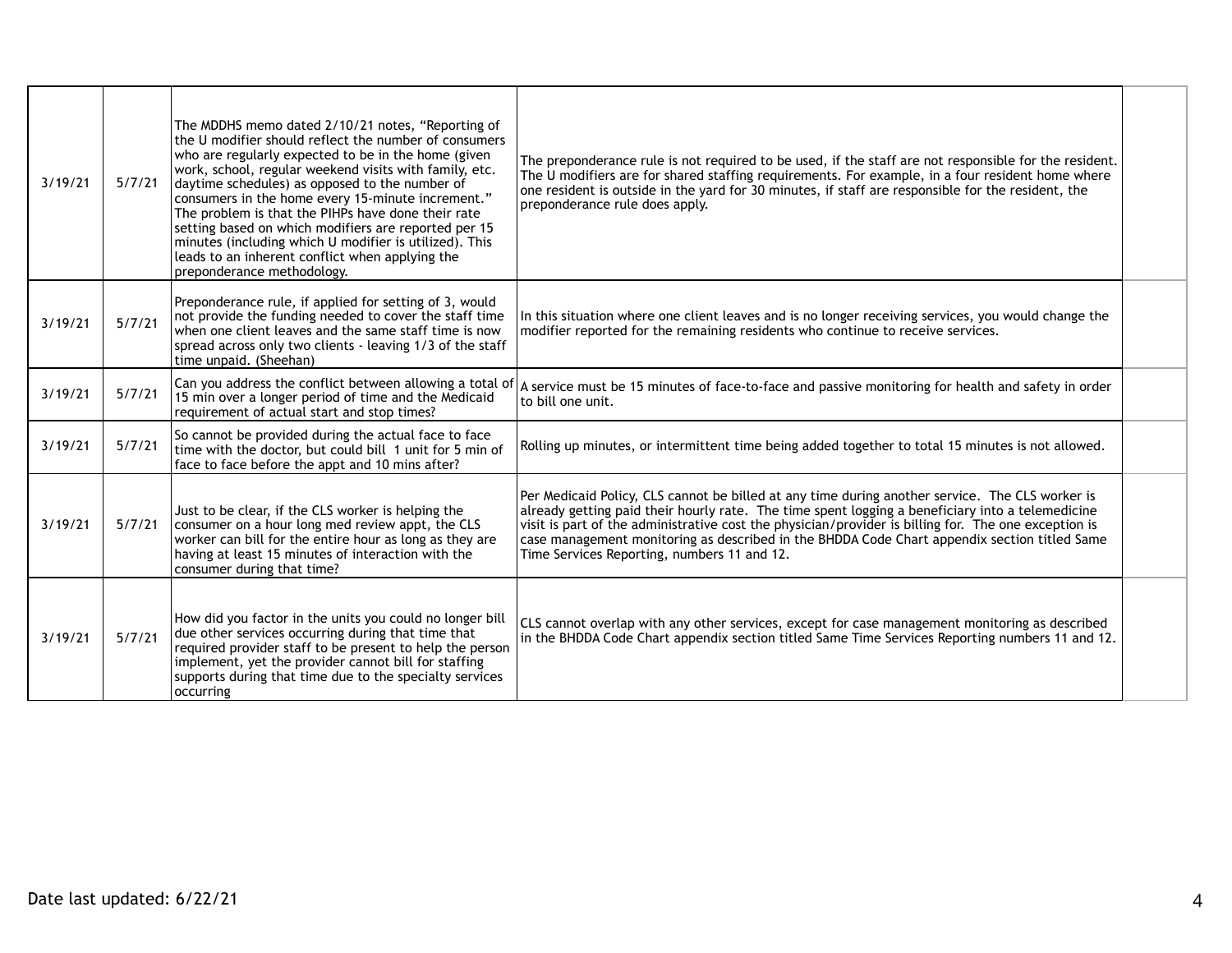| 3/19/21          | 5/7/21 | Can we please discuss start/stop times? Per the<br>spreadsheet that was sent out, MDHHS states "Service<br>Verification documentation requirements are<br>determined by the payor. Generally, providers must<br>ensure services are documented in formats that provide<br>sufficient support to assure accurate submissions of<br>claims/encounters." HOWEVER, the Medicaid Provider<br>Manual states "For services that are time-specific<br>according to the procedure code billed, providers must<br>indicate in the medical record the actual begin and end<br>time of the particular service." These two statements<br>seem contradictory.                                                  | Medicaid Provider Manual rules must be adhered to. State rules supersede local CMHSP/PIHP rules.                                                                                |  |
|------------------|--------|--------------------------------------------------------------------------------------------------------------------------------------------------------------------------------------------------------------------------------------------------------------------------------------------------------------------------------------------------------------------------------------------------------------------------------------------------------------------------------------------------------------------------------------------------------------------------------------------------------------------------------------------------------------------------------------------------|---------------------------------------------------------------------------------------------------------------------------------------------------------------------------------|--|
| 3/19/21          | 5/7/21 | From a compliance and Medicaid encounter verification<br>perspective what documentation is to be expected for<br>each 15-minute unit and each of the potential 15-<br>minute modifiers. Also has the idea of using the<br>preponderance rule been vetted through the OIG and<br>Medicaid as a viable option and could we get a formal<br>response from those agencies as to what they expect to<br>see. As it stands right now, the OIG could get a referral<br>and pull these units and will expect specific<br>documentation for each of these 15-minute units. I<br>believe there are numerous implications from a<br>compliance perspective that need to be looked at as we<br>move forward. | MDHHS works in partnership with the Michigan Office of the Inspector General (OIG) in ensuring<br>compliance with all Medicaid behavioral health service rules and regulations. |  |
|                  |        |                                                                                                                                                                                                                                                                                                                                                                                                                                                                                                                                                                                                                                                                                                  |                                                                                                                                                                                 |  |
| Revised: 5/11/21 |        |                                                                                                                                                                                                                                                                                                                                                                                                                                                                                                                                                                                                                                                                                                  |                                                                                                                                                                                 |  |
|                  |        |                                                                                                                                                                                                                                                                                                                                                                                                                                                                                                                                                                                                                                                                                                  |                                                                                                                                                                                 |  |
|                  |        |                                                                                                                                                                                                                                                                                                                                                                                                                                                                                                                                                                                                                                                                                                  |                                                                                                                                                                                 |  |
|                  |        |                                                                                                                                                                                                                                                                                                                                                                                                                                                                                                                                                                                                                                                                                                  |                                                                                                                                                                                 |  |
|                  |        |                                                                                                                                                                                                                                                                                                                                                                                                                                                                                                                                                                                                                                                                                                  |                                                                                                                                                                                 |  |
|                  |        |                                                                                                                                                                                                                                                                                                                                                                                                                                                                                                                                                                                                                                                                                                  |                                                                                                                                                                                 |  |
|                  |        |                                                                                                                                                                                                                                                                                                                                                                                                                                                                                                                                                                                                                                                                                                  |                                                                                                                                                                                 |  |
|                  |        |                                                                                                                                                                                                                                                                                                                                                                                                                                                                                                                                                                                                                                                                                                  |                                                                                                                                                                                 |  |
|                  |        |                                                                                                                                                                                                                                                                                                                                                                                                                                                                                                                                                                                                                                                                                                  |                                                                                                                                                                                 |  |
|                  |        |                                                                                                                                                                                                                                                                                                                                                                                                                                                                                                                                                                                                                                                                                                  |                                                                                                                                                                                 |  |
|                  |        |                                                                                                                                                                                                                                                                                                                                                                                                                                                                                                                                                                                                                                                                                                  |                                                                                                                                                                                 |  |
|                  |        |                                                                                                                                                                                                                                                                                                                                                                                                                                                                                                                                                                                                                                                                                                  |                                                                                                                                                                                 |  |
|                  |        |                                                                                                                                                                                                                                                                                                                                                                                                                                                                                                                                                                                                                                                                                                  |                                                                                                                                                                                 |  |
|                  |        |                                                                                                                                                                                                                                                                                                                                                                                                                                                                                                                                                                                                                                                                                                  |                                                                                                                                                                                 |  |
|                  |        |                                                                                                                                                                                                                                                                                                                                                                                                                                                                                                                                                                                                                                                                                                  |                                                                                                                                                                                 |  |
|                  |        |                                                                                                                                                                                                                                                                                                                                                                                                                                                                                                                                                                                                                                                                                                  |                                                                                                                                                                                 |  |
|                  |        |                                                                                                                                                                                                                                                                                                                                                                                                                                                                                                                                                                                                                                                                                                  |                                                                                                                                                                                 |  |